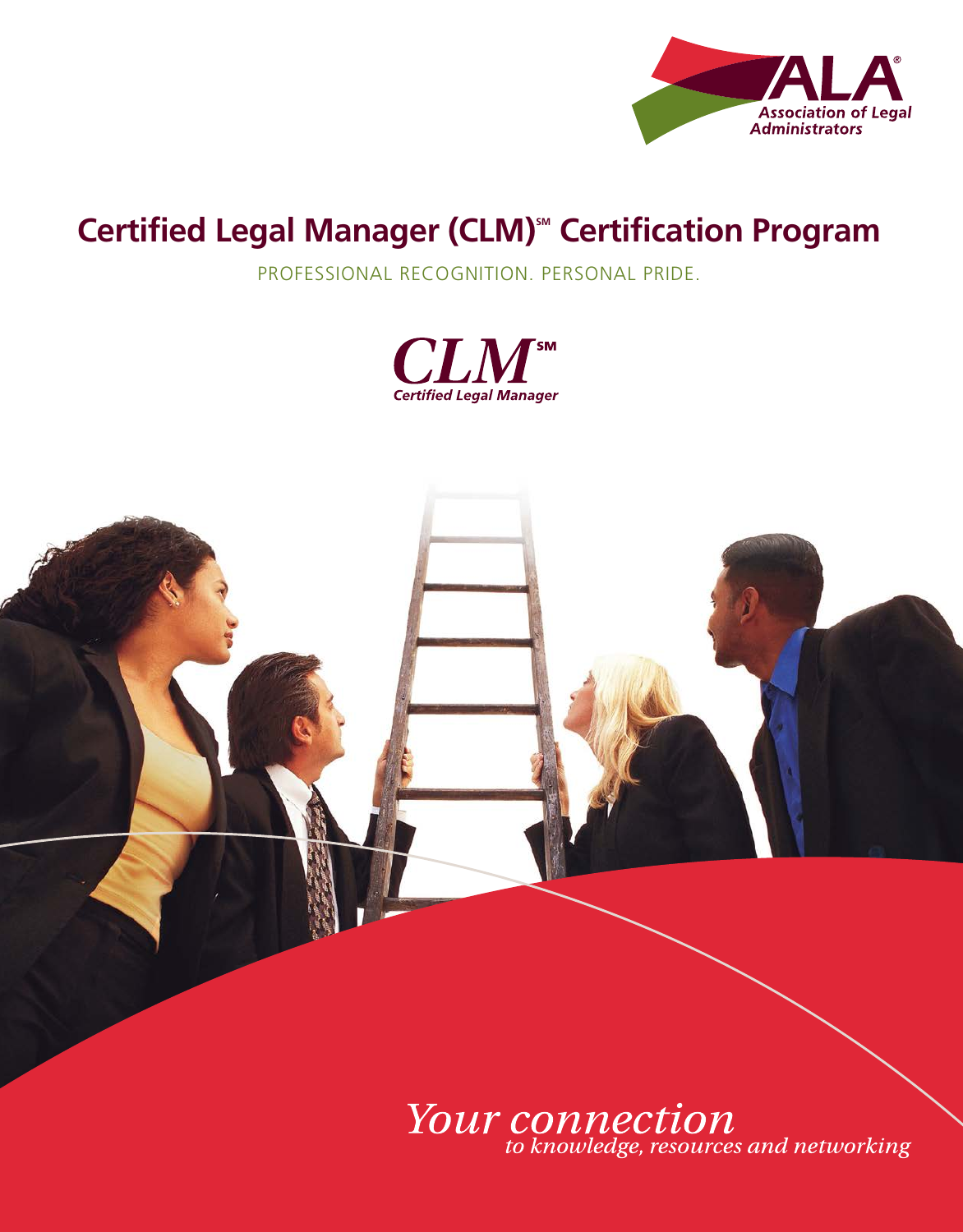

### Certified Legal Manager (CLM) $^{{\rm \tiny SM}}$ Certification Program

As the legal services industry becomes more diverse and competitive, the need for capable managers has never been greater. Whether you have worked your way up through the ranks of legal administration or crossed over from another industry, you know that every legal administrator must demonstrate a high level of expertise and ability to be an effective manager.

ALA offers the opportunity for individuals to add to their credentials by becoming a Certified Legal Manager (CLM)<sup>SM\*</sup>. The CLM certification program allows a qualified legal administrator to demonstrate, through an examination process, a mastery of the core areas of knowledge identified as essential to the effective performance of a principal administrator.

Regardless of the stage in your career, becoming certified adds a valuable dimension to your professional development. This achievement can help to instill greater confidence in your abilities and identifies you as an experienced legal manager who understands the unique issues of managing a law firm or legal department.

The following provides an overview of the CLM program. For an information and application Packet, visit *alanet.org/clm.*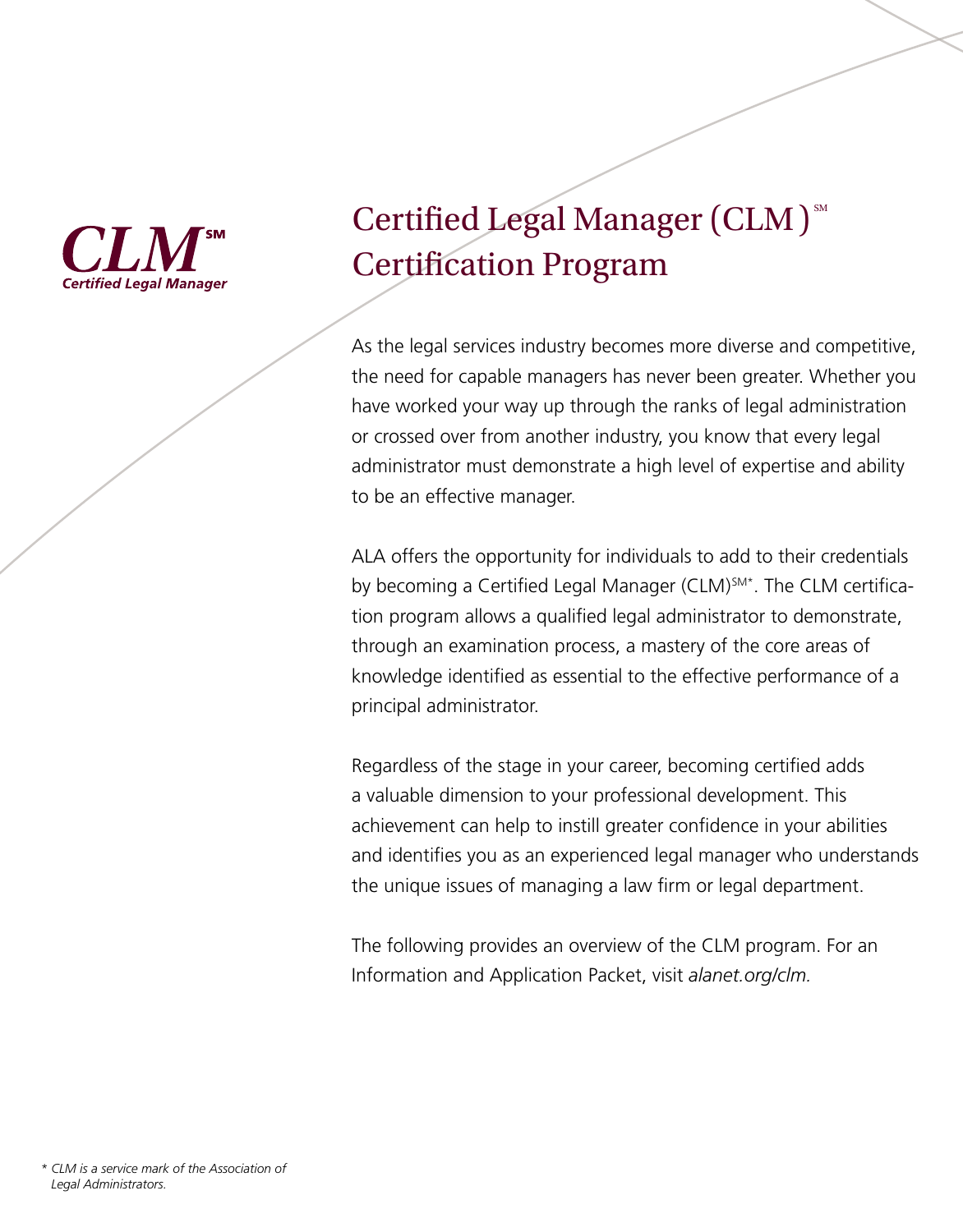Visit ALA's Web site *alanet.org/clm* for more information

### **About the Association of Legal Administrators**

The Association of Legal Administrators is the credentialing body of the CLM certification program. The mission of the Association is to promote and enhance the competence and professionalism of all members of the legal management team; improve the quality of management in law firms and other legal service organizations; and represent professional legal management and managers to the legal community and to the community at large.

*"Working towards my CLM certification was the best thing I've done for myself in a long time. The wide range of knowledge that you will cover while studying for this exam, makes you feel like you can take on any task, even if you have never done it before. It was a lot of work, but well worth it."*

Dorothea M. Downey, CLM Quincy, Massachusetts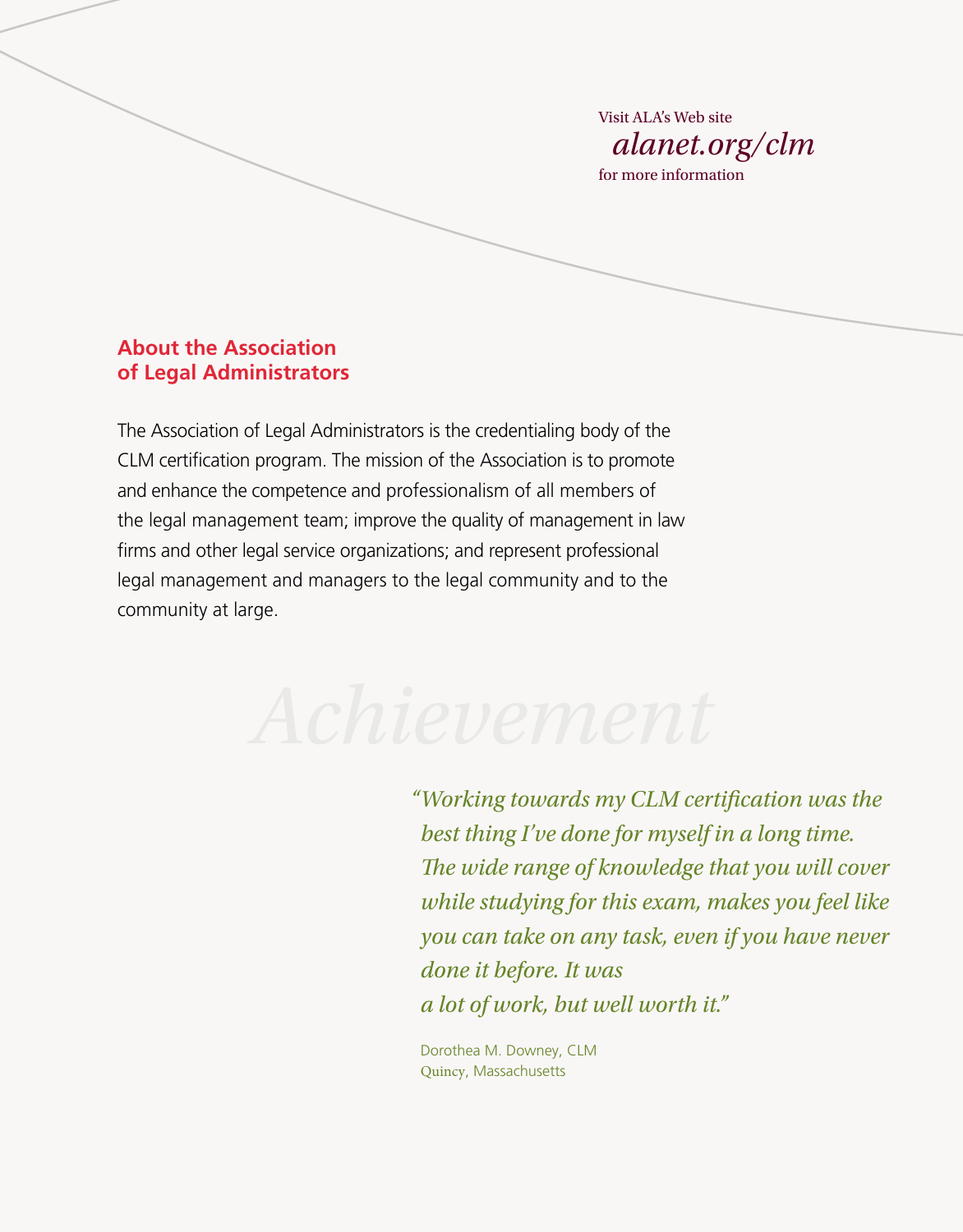### Overview of ALA's CLM Program

### **What is certification?**

Certification is defined as a credentialing process by which a profession grants recognition to an individual who meets certain predetermined qualifications specified by that profession.

### **Why certification?**

ALA's voluntary Certified Legal Manager (CLM) program was developed in order to provide legal administrators with an opportunity to demonstrate a mastery of the core competencies of knowledge identified as essential to the effective performance of a principal administrator. CLMs are recognized as administrators who have met the work experience requirement, displayed a commitment to continuing education, abide by ALA's Code of Ethics and passed a comprehensive examination.

Job requirements for principal administrators working in different environments are not exactly the same. The content of the CLM exam is targeted to an individual who is expected to have day-to-day, hands-on involvement in all areas of legal administrations.

Additionally, passing the CLM examination demonstrates that an individual has the management skills and the depth and breadth of knowledge that would enable him or her to visit any 30- to 50-attorney law office, review practices and procedures, and be conversant about, and offer advice, in all areas of legal administration without relying on others.

### **What does competency mean?**

In 2012, ALA conducted its fourth Competency-Based Education Job and Needs Analysis. Through this extensive research, ALA investigated the job of a legal administrator and identified an impressive 65 competencies (knowledge, skills and abilities) critical to successfully perform the administrator's job. These analyses are the guidelines used in the development of ALA's educational and certification programs.

*"Preparing for the exam helped me to learn many new things while adding clarity to the things I already knew. My specialty was Finance, but I ended up taking a position that utilizes my new CLM skills. I'm thankful that the CLM properly prepared me for it."* 

David Glicksman, CLM Director of Finance Lester Schwab Katz & Dwyer, LLP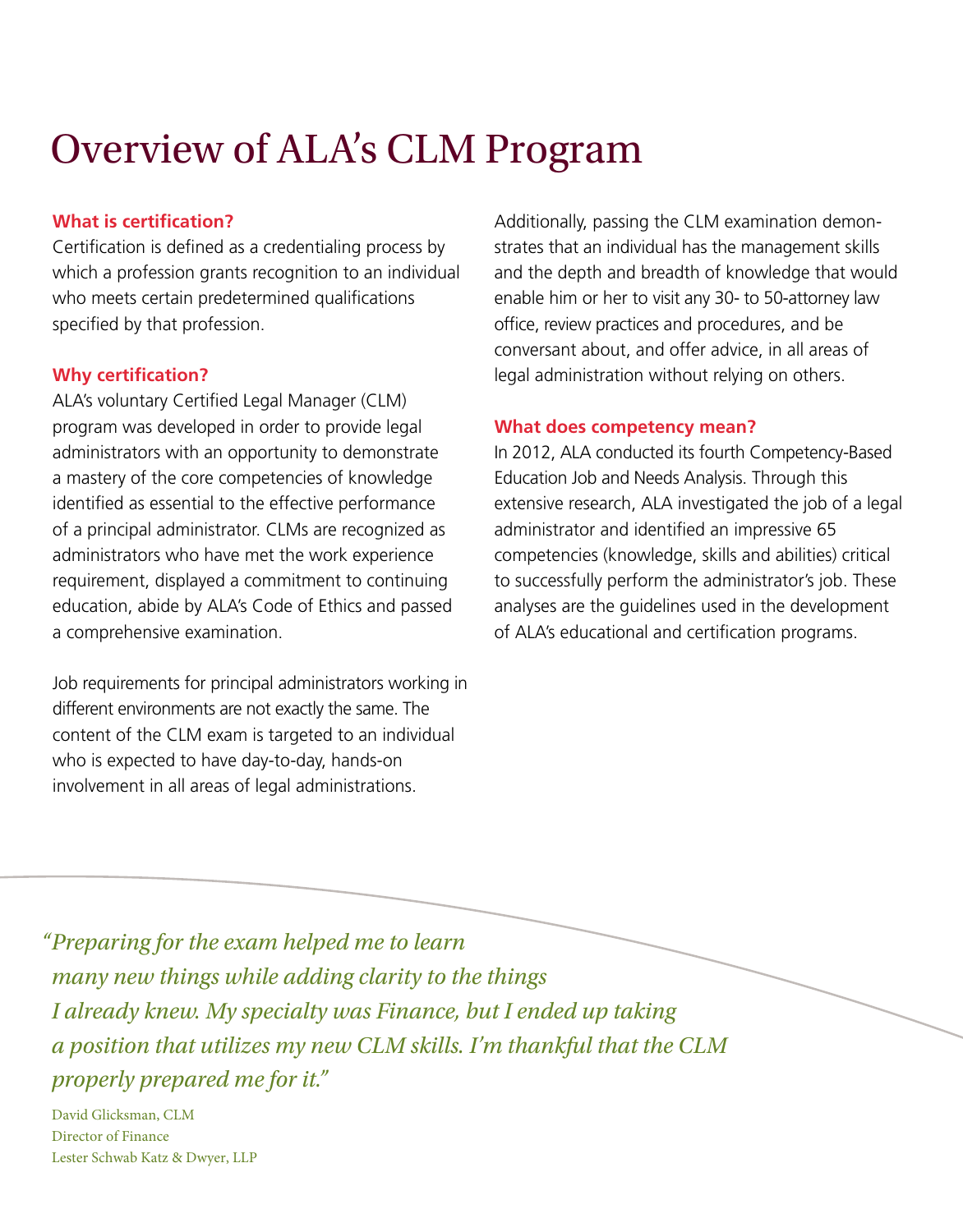### Becoming a Certified Legal Manager

### **What must I do to become certified?**

To become certified, ALA members or nonmembers must meet the eligibility requirements and pass the certification examination given by the Association of legal administrators. legal administrators in canada and other countries are eligible to become certified, but must realize that major portions of the examination are based on U.s. federal law.

#### **How does becoming certified benefit me?**

certification ensures recognition of your expertise, assists in your development and self-improvement, and establishes the professional standards of your occupation. in addition, it helps junior-level professionals gain top-level acknowledgment, and provides an avenue for senior practitioners to stay current in the field while improving their performance and proficiency.

#### **How does becoming certified benefit my employer/organization?**

certification increases the level of competency of the individual to manage a law office; provides a way to encourage and improve job performance for its employees; serves as an aid for recruitment; and acknowledges training and development of those who are certified. Additionally, there are significant liability insurance discounts for those who employ a certified legal Manager. for more information, visit *alanet.org/clm.* 

*"The study material tied together all the areas of law firm management for me, areas that are typically handled by our firm's HR, Finance, Marketing and Technology Departments. I'm proud of my CLM designation and don't regret a minute of study time. This process made me a better law firm administrator."*

Cheryl Igler, CLM Administrator Guilday Schwartz Simpson West Hatch & Lowe, PA Tallahassee, Florida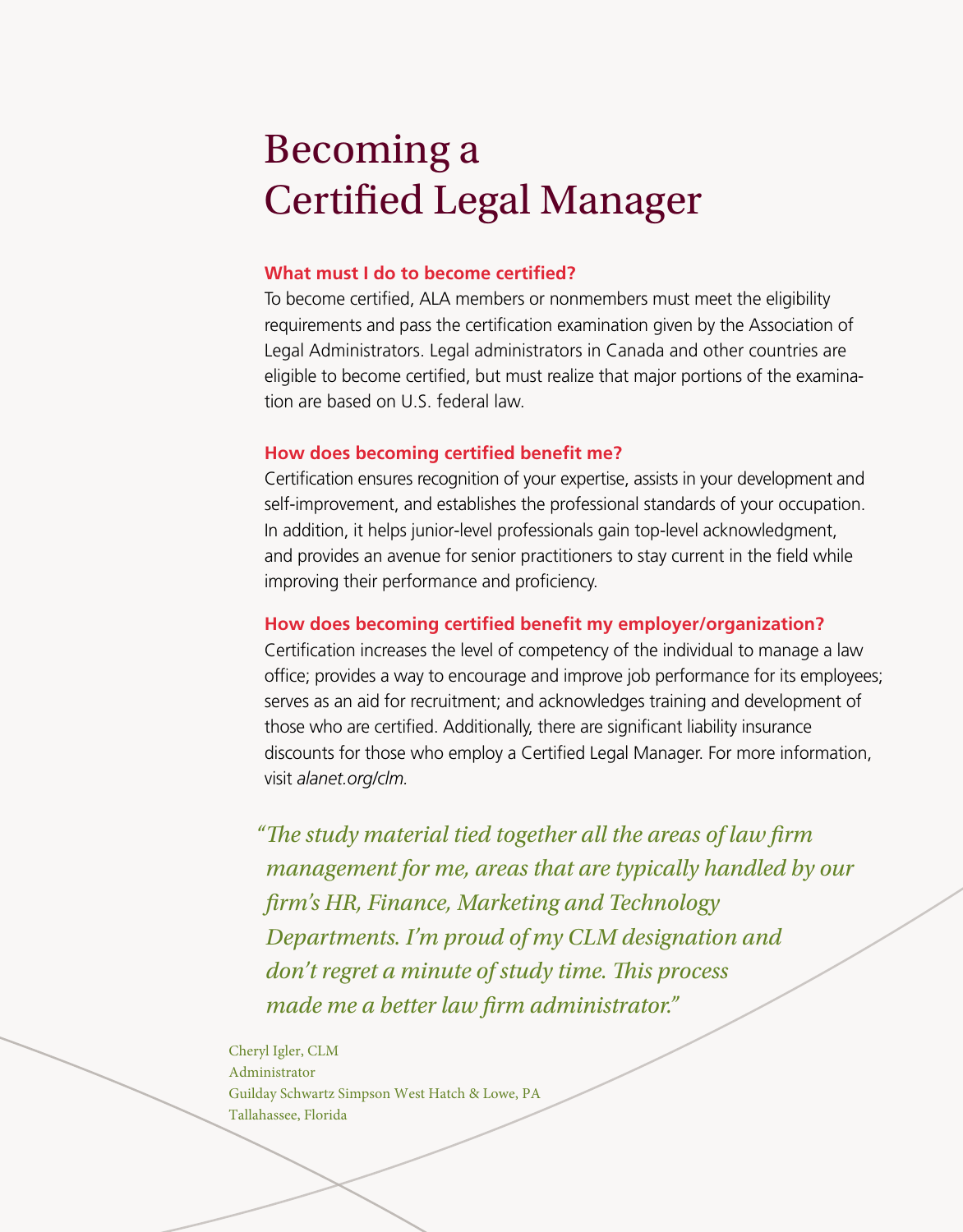## What Are the Eligibility Requirements?

Interested participants must meet the requirements in four areas:

### **Employment**

You must be currently involved in the full-time work of managing a legal organization, such as a private law firm, legal clinic, governmental agency, corporate legal department or court system, or have been working in such full-time employment within 24 months of the date of application. *Pride*

### **Experience**

if you are a principal administrator, you must have at least three years of experience as an exempt-level principal administrator or as a branch office manager of a law firm or legal department. if you are a functional specialist, such as the manager of Human Resources, Finance, Facilities, Information systems, or Marketing, you must have at least three years of experience in a supervisory position.

### **Education**

Given that not all competencies are conducive to a multiple-choice test setting, evidence of familiarity with these areas is completed through the education prerequisites as follows. All candidates must complete at least 120 minutes of coursework in each of five management categories: writing skills, communication skills, self-management skills, information technology and organizational development. Coursework may include workshops, seminars and conference programs offered by ALA, law-related associations, other professional associations and organizations, professional training companies, or colleges and universities. All coursework must be completed in a period of 24 months prior to the application date.

Applicants who are functional specialists (HR, Finance, Facilities, etc.) must complete an additional 15 hours of coursework in designated areas other than their field of specialty. All coursework must be completed in a period of 24 months prior to the application date.

#### **Ethics**

Participants will be required to affirm in writing that they endorse the Association of Legal Administrators' Code of Ethics.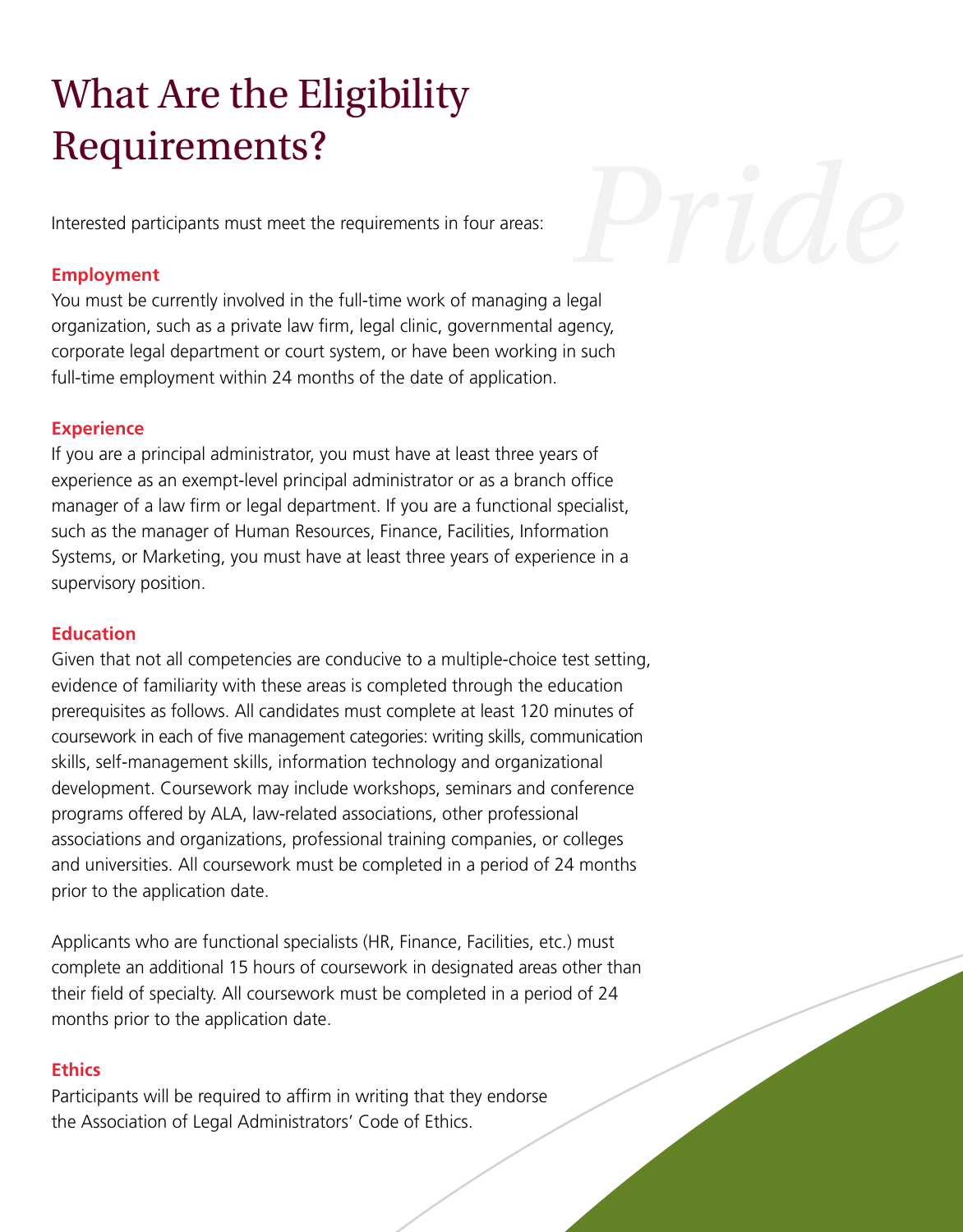### CLM Exam and Contact Information

### **How long does my CLM designation last?**

You will be designated as a CLM for three years. After that time, you can become recertified every three years by providing evidence of participation in 36 hours of continuing professional education in designated fields.

### **How much does it cost to become certified?**

The examination fee for ALA members is \$520. The fee for nonmembers is \$625. the annual maintenance fee is \$55. the application fee for recertification is \$170.

### **What happens if I don't pass the examination?**

if you do not pass the examination, you will be allowed to retake it. You may retake the examination two times within a four-year period from the date of the initial exam.

### **What if I am interested in taking the examination?**

Contact ALA Headquarters at 847.267.1252 or visit ALA's Web site (*alanet.org/clm*) for an Information and Application Packet. The Packet includes general program information, eligibility requirements, an application, test dates and locations, fees, deadline dates, a suggested reading list, sample test questions and recertification requirements.

# *Recognition*